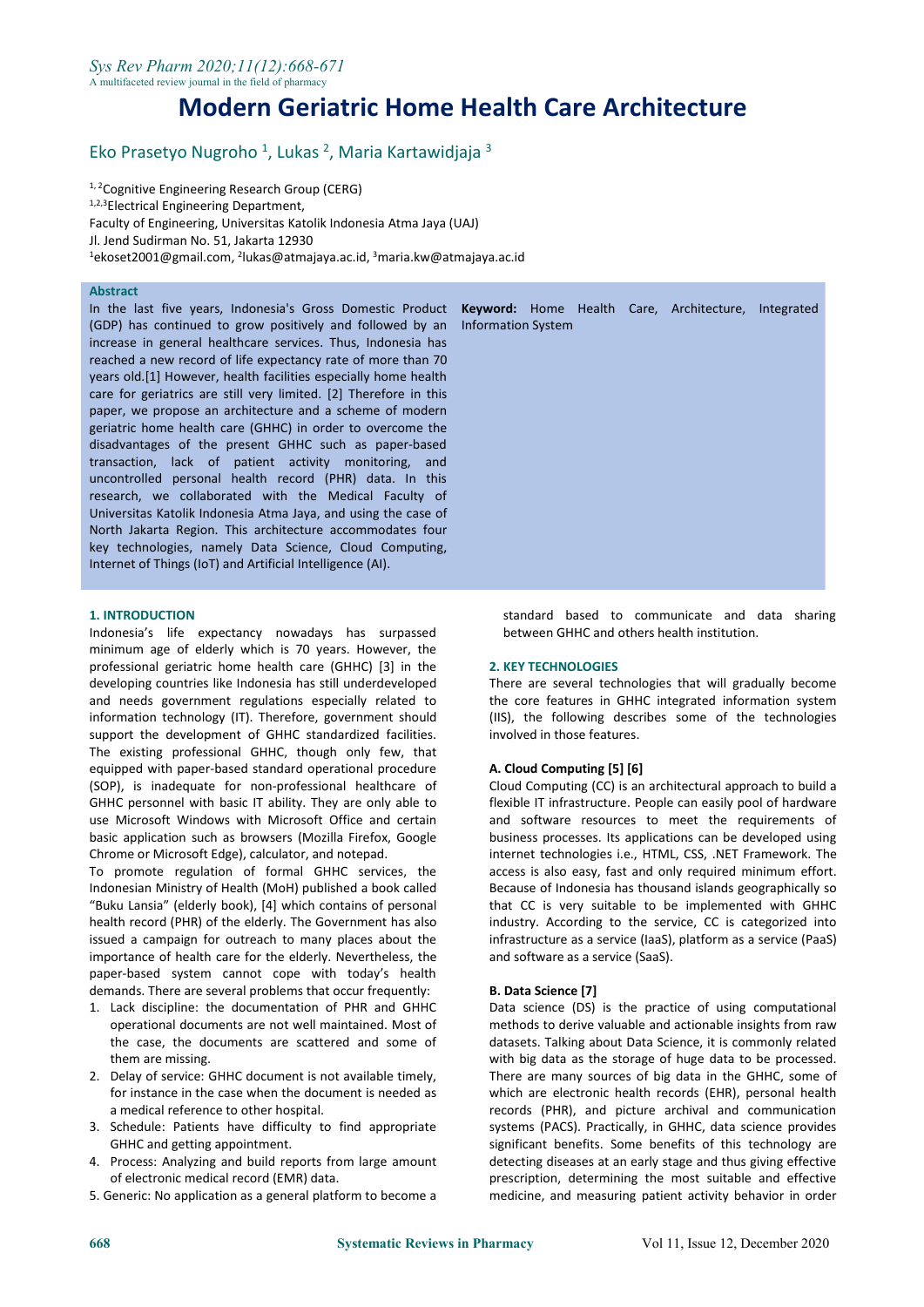to regain health after suffering from illness.

# **C. IoT Technology [8][9]**

Internet of Things (IoT) is defined as the network of things, with clear element identification, embedded with software intelligence, sensors, and ubiquitous connectivity to the Internet. The most important role of IoT in GHHC is to sense and measure conditions and behaviors of the patient in real time. With this information, the GHHC team can be assisted in applying corrective, preventive, risk-based, and condition based care to patients.

# **D. AI Technology [10]**

Artificial Intelligence (AI) is the ability of a machine to perform cognitive tasks that are associate with the human mind, include the possibilities for perception as well as the ability to argue, to learn independently and thus to find solutions to problems independently. AI in GHHC plays a role in helping stakeholders to accomplish their responsibilities easier and faster. Ambient assisted living, smart homes to support dementia patients, Diabetes prediction and monitoring are some practical examples that have applied with AI at present.

# **3. MODERN GERIATRIC HOME HEALTH CARE**

In this paper, we propose an architecture of GHHC based on four key technologies in order to overcome some of unique Indonesia conditions and cultures. During our survey in this field on 2019-2020, we found that most of the patient's family relatives prefer to use instant messaging services such as Whatsapp, Line or short message service (SMS) in order to communicate with GHHC support staff rather than any others communication media. Therefore, chatbot will be very suitable to handle this workload. Most of Indonesian people are also very interested to using IT gadget such as closed-circuit television (CCTV), up-to-date smartphone and self-service customer dashboard on the website.

Through the implementation of modern GHHC, people can fast and accurately obtain the relevant service information, thus it can realize definite service, management standardization and scientific decision. At the same time, through the integration and collaboration of application service, it can realize information acquisition, sharing and service to throughout all others health service providers, so as to promote the implementation process in smart service, smart diagnosis, smart decision, smart treatment, and smart management.

# **4. ARCHITECTURE OF MODERN GERIATRIC HOME HEALTH CARE**

Modern GHHC architecture proposes patient centered framework which its concept is defined by Institute of Medicine (IOM), USA. This patient may have possibility that they also have other position such as professional healthcare or the family of another patient so that the membership system should have to accommodate the relation between each other. When using Modern GHHC architecture, every GHHC stakeholder will have only one unique account along with his/her own medical information so that the consistency data will be maintained. The health organizations (e.g., hospital, clinic, insurance) may put set their own patient identity number on the reference column of the account information. The applications, that are able to be accessed from miscellaneous devices, provide dashboard with rich User Interface/User Experience (UI/UX) for the stakeholders to interact with the system.

The architecture is defined into eight layers, whilst the other six layers are software-based. The first and second layer are hardware-based. First layer is consisting of devices that users use to access or synchronize data into system, while the second layer is physically group of servers, networking devices and others machine on the datacenter that provide the main hardware structure.

| Software<br><b>Hardware</b> | <b>SaaS</b>       | <b>GHHC Business Intelligence</b><br>(Web, Desktop Version)         |                                       |                                         | 8             |              |
|-----------------------------|-------------------|---------------------------------------------------------------------|---------------------------------------|-----------------------------------------|---------------|--------------|
|                             |                   | <b>GHHC Business Solutions</b><br>(Web, Desktop Version)            |                                       |                                         | $\Rightarrow$ | 7            |
|                             |                   | <b>GHHC Business Applications</b><br>(Web, Desktop, Mobile Version) |                                       |                                         |               | 6            |
|                             |                   | Web services, Multimedia, eMail                                     |                                       |                                         |               | 5            |
|                             | PaaS              | Software Framework (Java, Python, .NET), Storage<br>(DB/File)       |                                       |                                         |               | $\mathbf{a}$ |
|                             | Cec               | Computation (VM), Storage (Block)                                   |                                       |                                         |               | з            |
|                             |                   | CPU, Memory, Disk, Bandwidth                                        |                                       |                                         |               | $\mathbf{z}$ |
|                             | <b>IoT</b> Device |                                                                     | Mobile Device<br>(smartphone, tablet) | Computer<br>(notebook, PC, Workstation) |               |              |

#### **Figure 1.** Architecture of Modern GHHC

technology is applied at the second to the eighth layers (laaS, mellitus, chronic kidney disease, or heart failure, [16]) PaaS, SaaS) so that it gives an advantage when we need to enhance resources. AI plays a major big role in GHHC. First, AI technology is implemented in IoT devices at the first layer.

Based on the key technologies that has been discussed, CC Based on the key technologies that has been discussed, CC wearable device, telemonitoring devices used in diabetes<br>
technology is applied at the second to the eighth layers (laaS, mellitus, chronic kidney disease, or heart Second, it is embedded in sixth layer to eighth layer which applications on the business applications layer (e.g., chatbot, scheduling task and predicting waiting times using neural network [17]), business solutions layer and the business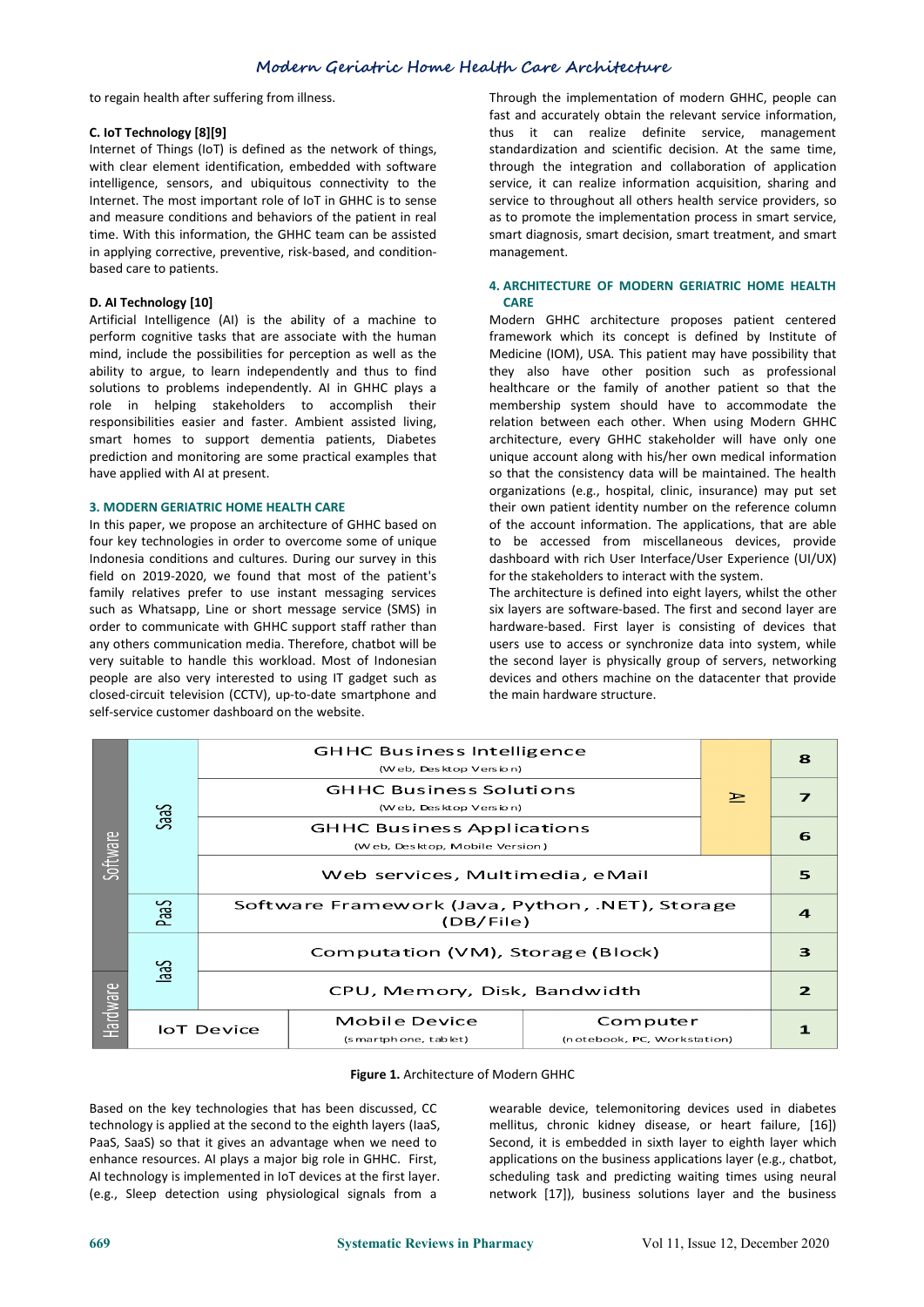intelligence layer so that it provides many solutions. Meanwhile, DS helps users to make decisions at the business applications layer and IoT provides indicators and user health data on a regular basis automatically.

On layer sixth to eighth, some of them are categorized as business application. Common application such as enterprise resource planning (ERP), human resource information system (HRIS) and payroll are belonging to GHHC Business Applications layer which is to manage daily operational job and produces lots of data (see Figure 2). While on seventh layer, GHHC Business Solutions gives more comprehensive features for analyzing, and research. It will produce detail information and knowledge for strategic decision making. Last, the GHHC Business Intelligence, providing wisdom for strategic decision making. The application presents it with visual and state of the art of UI/UX.



**Figure 2.** Knowledge Management [11]

# **5. IMPLEMENTATION OF MODERN GERIATRIC HOME HEALTH CARE**

The Implementation of Modern Geriatric Home Health Care involves several aspects listed below.

#### **A. International Standardization**

There is a lot of standardization that systems have to comply in order to be able to communicate and collaborate with other systems. In healthcare, there are at least three  $D$ . international standards, i.e., HL7, ICD, and DICOM to be implemented in GHHC. HL7, [12] developed by Health Level Seven International, is a set of international standards for transfer of clinical and administrative data between software applications used by various healthcare providers. ICD, [13] abbreviation of International Classification of Diseases, is a globally used diagnostic tool for epidemiology, health management and clinical purposes. The ICD is published and maintained by the World Health Organization (WHO) which is a specialized agency of the United Nations (UN) that responsible for international public health. DICOM [14] is Digital Imaging and Communication in Medicine, published by The National Electrical Manufacturers Association (NEMA). The DICOM standardization is for the communication and management of medical imaging information and related data.

# **B. Construction of IoT Platform**

In order to integrate IoT technology into the system, a

platform is needed that become a command center to regulating many IoT products from various providers. There are eight IoT groups that are used at the GHHC place, which is Wearable Sensors, Activity Detection, Sleep Monitoring,<br>Environment Monitoring, Home Security System, Energy Management, Home Automation, Remote Service Platform (see Figure 3). This IoT is essentially a supporting tool for monitoring patients so that they are able to work together and complement each other in order to provide real time patient condition accurately.

# **Figure 3.** IoT Applied Products [15] **C. Construction of CC Platform**



Being an archipelagic country, most of Indonesian territories have not been covered by a good electricity or internet network, CC platform should be able to do several important things as follows:

- Synchronizes data automatically from the head office with branches automatically when the internet - intranet connection is reconnected after being disconnected for some period of time.
- Create virtualization in a quick auto provisioning as soon as a GHHC provider registers on the system.
- Work adaptively with poor network connectivity conditions which is rely on VSAT as the main channel.

# **D. Construction of Shared Data Platform [18]**

The GHHC system also provides general data for consumption by GHHC providers as information support. Generally, this data is obtained from central and local governments. However, it is possible for GHHC providers to complete or add to it. Therefore, a platform is needed to manage the credential. The platform also facilitates data exchange between GHHC providers, especially with regard to medical records so that a specific approval mechanism is required.

# **6. CHALLENGES AND FUTURE WORK**

Some challenges may arise in the future, such as security, data management, scalability, user experience, reliability, flexibility, interoperability, and legal standing.

Security – There are many cloud providers as well as healthcare organizations become stakeholders of the modern GHHC that manage huge of confidential data. Therefore, proper security mechanism, which is ISO 27001 as the standard internationally, becomes a great challenge to integrity, confidentiality and availability.